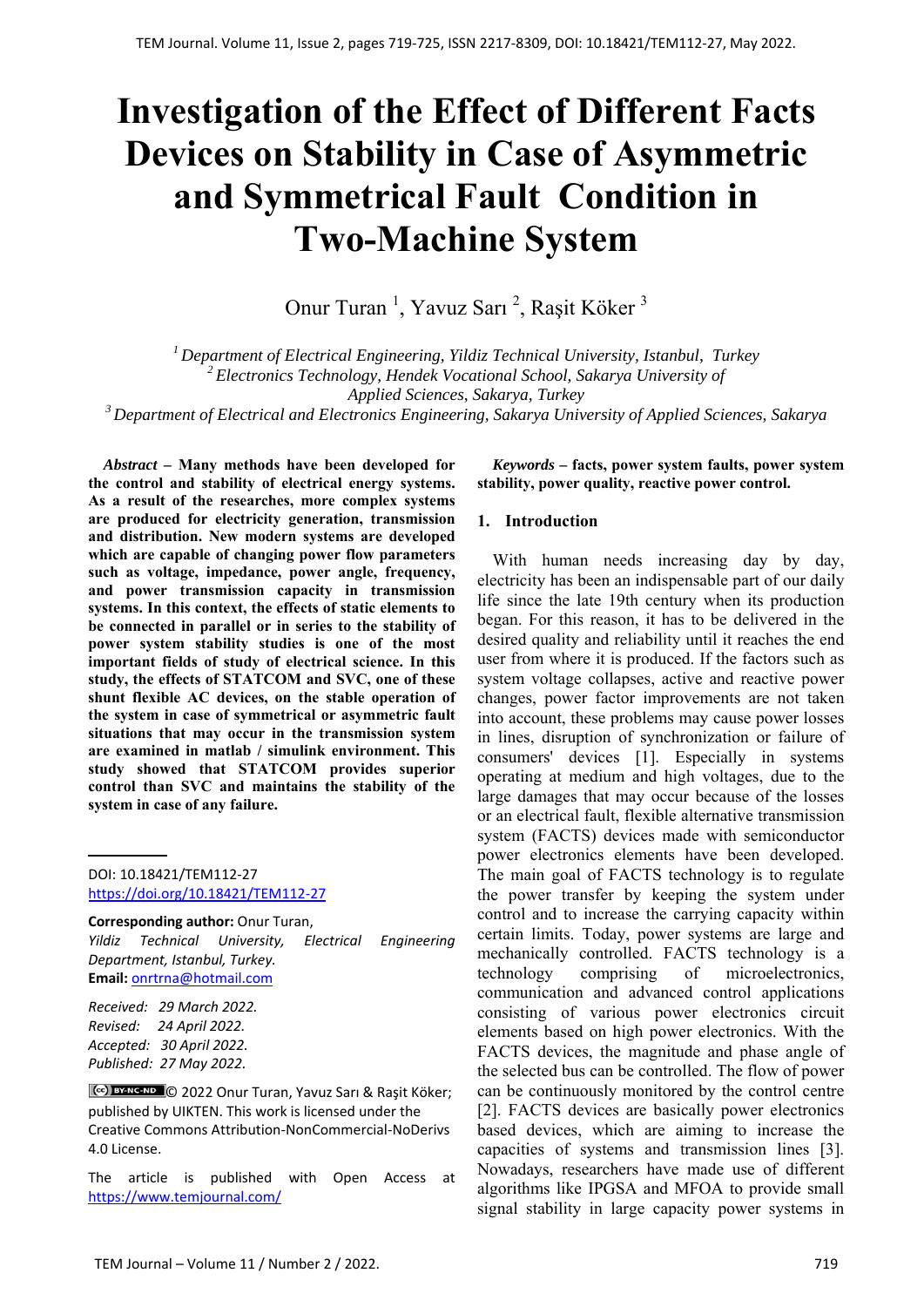order to maintain general power system stability [4], [5]. It has been observed that [6] SVC systems, which used to ensure voltage stability in long transmission lines, can cause electromagnetic oscillation under certain frequencies. The research results show that with the increase in the length of the transmission line, the frequency of the electromagnetic oscillation has decreased. In reference [7], the system quality has been improved by using a fuzzy method-based SVC based on the reduction in voltage and power fluctuations, reduction in harmonic currents and improvement on the system stability. When FACTS devices are used in two machine and multi area systems, it has been observed that [8], [9] the angular and voltage stability of the system has been positively affected as well as harmonic current reducing impact seen. In addition, a novel FACTS device called PV-STATCOM [10] is proposed for power oscillation damping.

In this paper, the effects of SVC which consists of TCR and TSC structure and STATCOM on the angular and voltage stability of the system in case of symmetrical and asymmetric fault occurring in a long transmission line with 2 machine system were examined. According to the simulations studies, STATCOM has shown better performance than SVC. The system answer is given separately in the conclusion section.

# **2. Static VAr Control Systems**

The design and implementation of static VAr compensation systems emerged as a necessity and its foundation dates back to 1970s [11]. The first static VAr compensator was commissioned in western Nebraska, USA in 1977 [12]. It is problematic to correct the power factor of unbalanced and fast switching loads with conventional electromechanical compensation devices. One reason for this is that conventional compensation systems cannot meet the required capacitive reactive power from the compensation system and the load cannot immediately respond to the sudden reactive power demand. On the other hand, in the case of unbalanced loading, three-phase systems do not have a chance to respond to the needs of each phase. With static VAr compensation systems, instant compensation of unbalanced loads, such as elevators, spot welding machines, port cranes and arc furnaces can be done quickly. SVC can effectively suppress power system fluctuations and improve the stability of power systems in voltage control circuits. An ideal SVC is defined as a controller that does not have active and reactive power loss, whose voltage is equal to the reference voltage, does not change and can respond very quickly by maintaining control of the connected

bus's either absorbed or injected reactive power [13], [14], [15], [16].

Thanks to the static VAr compensators based on the thyristor switching method, the number of switching in and out is almost unlimited, and the switching time can be precisely controlled. Thyristor is used to connect capacitors, reactors and other equipment to the power system with switching by eliminating the inrush currents without arc situation. With a switching time of approximately 0.01 - 0.02 seconds dynamic response time, operational difficulties and the effect of the inrush currents are greatly reduced. In this way, the power factor is kept at optimum value at any time. Thus, dynamic reactive power compensation is realized, power quality is improved and voltage fluctuations are reduced. In Figure 1., SVC V-I curve is given. Considering this curve, it is seen that the voltage will be regulated to (reference voltage) as long as the SVC susceptance oscillates between capacitor and reactor capacities.



The location of an SVC strongly affects the controllability of oscillation. In general, the best location is at the point where voltage fluctuations are greatest. Normally, the midpoint of a transmission line between the two areas can be considered the optimal area [18]. While industrial type SVC systems generally fulfils the constraints related to power quality and phase angle, taking into account harmonic and flicker distortions, transmission type SVC plants mainly work on system stability (angle, frequency, voltage) and voltage control.

# **3. Static Synchronous Compensator Systems**

STATCOM is one of the flexible alternating current transmission system (FACTS) devices used in power systems to improve power flow, ensuring transient stability and regulation of the voltage magnitude on connected bus. It is a voltage source converter (VSC) type shunt device [19], [20]. These devices make the voltage regulation in the bus which they are connected to by reacting power to the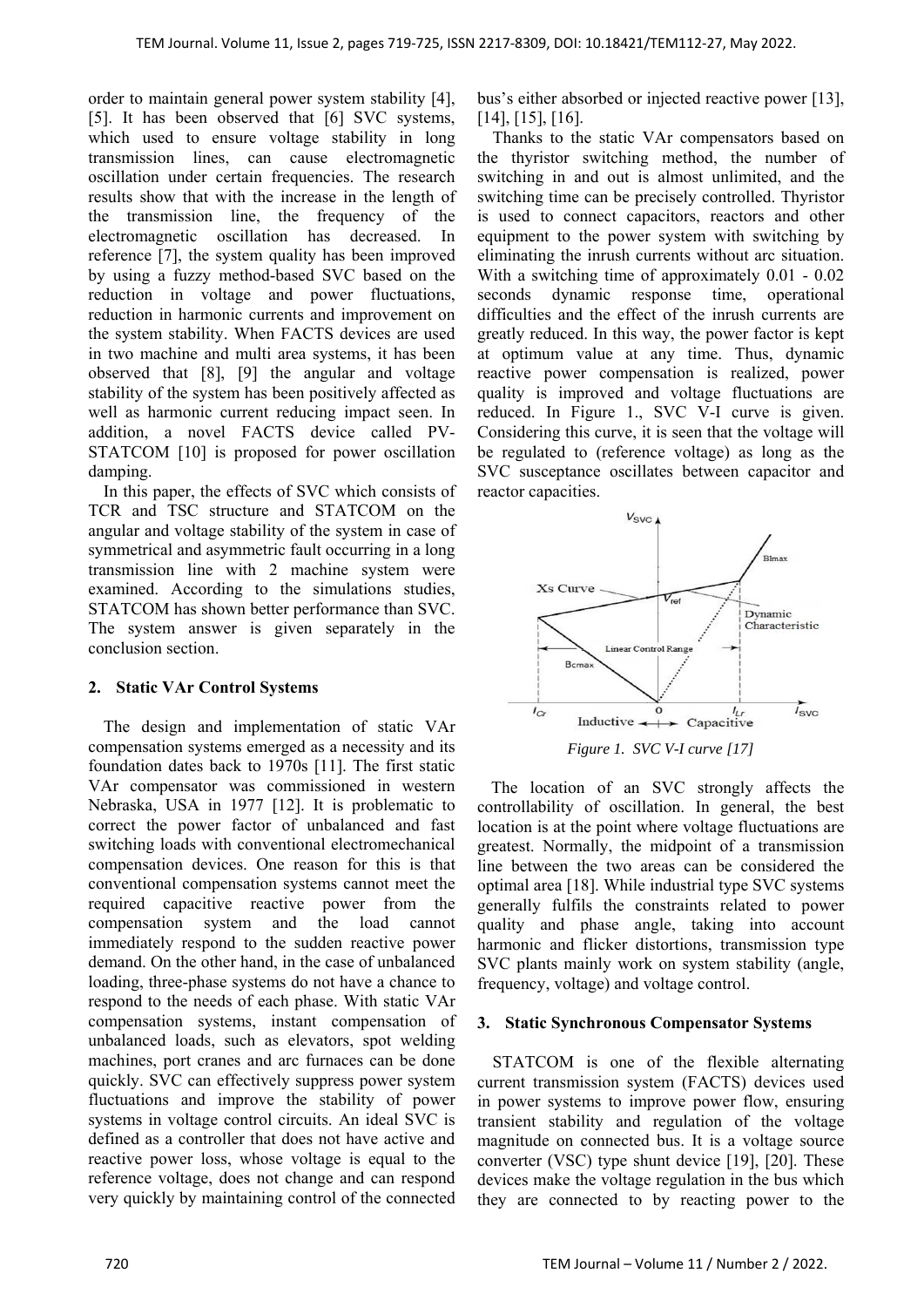system by absorbing or creating reactive power. When the voltage on the bus drops, STATCOM supplies reactive power to the system and compensates the voltage on the bus. When the voltage in the bus rises, they absorb reactive power from the system and provide compensation. STATCOM has a structure consisting of IGBT and GTO. Since this structure is fed from the DC capacity inside STATCOM, active power consumption will be very low [21]. In Figure 2., the STATCOM V-I curve is given.



*Figure 2. STATCOM V-I curve [17]* 



*Figure 3. Two machine system with SVC* 

### **4. Simulation Studies**

In simulation studies,  $G_1$  represents a hydraulic turbine-governor system set up as 1000MW PV production generator. This generator and together with 5000MW capacity  $G_2$  generator which set as oscillation bus feeds a load of 5000MW, totally ohmic, at 650 Km away.

## **5. System Design**

Simulation studies has been done for the system, which is given a single line diagram in Figure 3. and Figure 4. The effects of symmetrical and asymmetrical failure situations occurring at different times on the operation and stability of the twomachine system were examined in detail and the effects of STATCOM and SVC on the system were observed. FACTS devices, which are connected to the system with shunts, have been added to ensure that generator synchronization is not disrupted in case of symmetrical and asymmetrical faults applied and consequently system stability can be maintained.



*Figure 4. Two machine system with STATCOM* 

In the load flow analysis made with matlab/powergui block, the power transfer capacity of the system was found approximately 950MW.



*Figure 5. Simulink model of designed system [23]* 

Asymmetric and symmetrical faults occurring between the and on the two machine transmission lines shown in Figure 5., have been examined.

In order to minimize the effects of these faults and ensure power system stability, the effects of the FACTS devices connected to the system are analysed separately.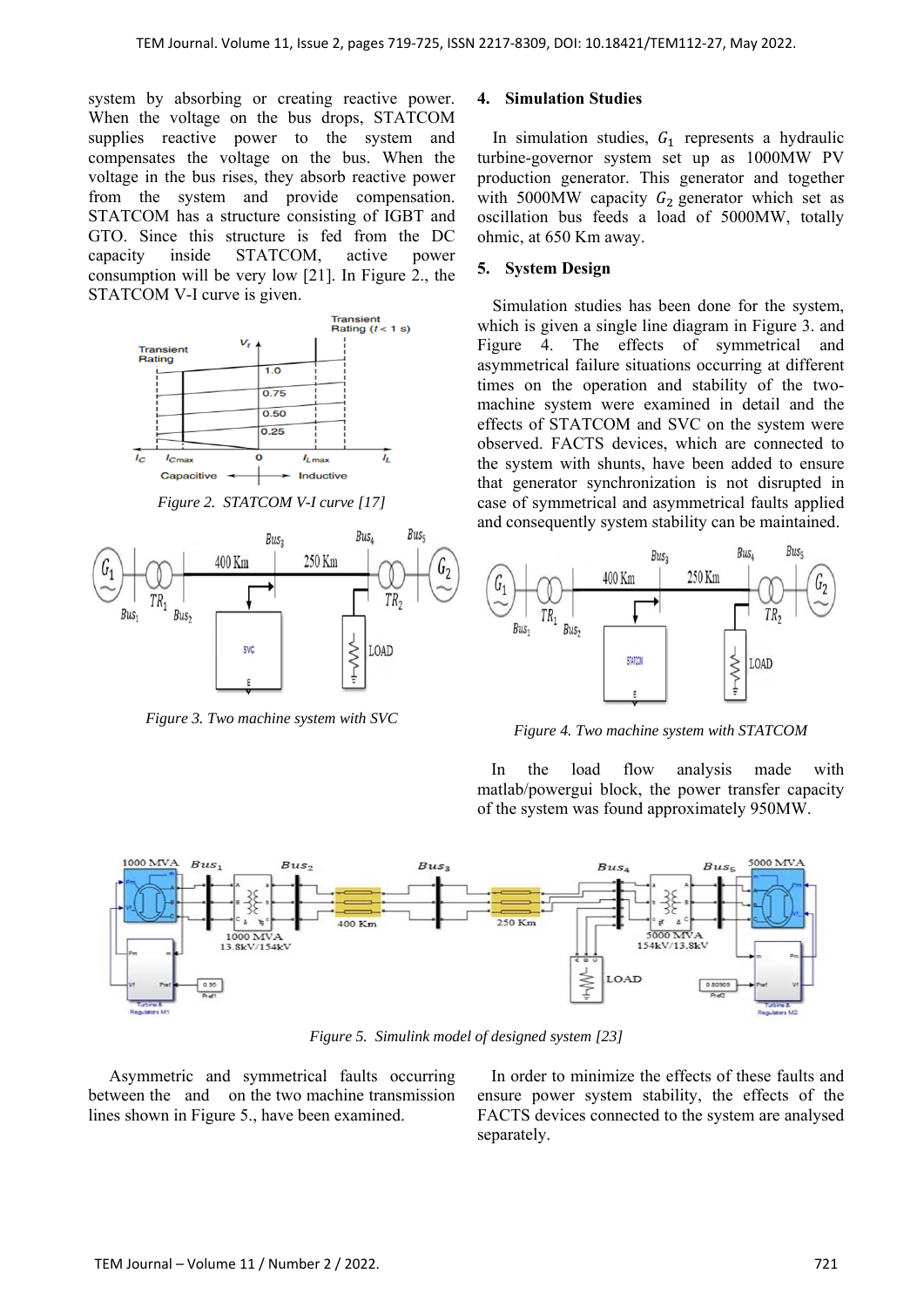

*Figure 6. System block diagram with SVC during asymmetric and symmetric fault* 

In the system shown in Figure 6., asymmetric and symmetrical faults are simulated and their results have been discussed. In this system, the effective compensation area of SVC has been adjusted to have  $\pm$  100 MVAr capacity.

The system was simulated for 50 seconds. Asymmetric and symmetrical faults were applied to the system starting from 10 seconds.



*Figure 7. Effect of SVC on the system in case of asymmetric fault a) angle difference of generators b) rotor speeds of generators c) bus voltages d) power transmitted in the system* 



*Figure 8. Effect of SVC on the system in case of symmetrical fault a) angle difference of generators b) rotor speeds of generators c) bus voltages d) power transmitted in the system*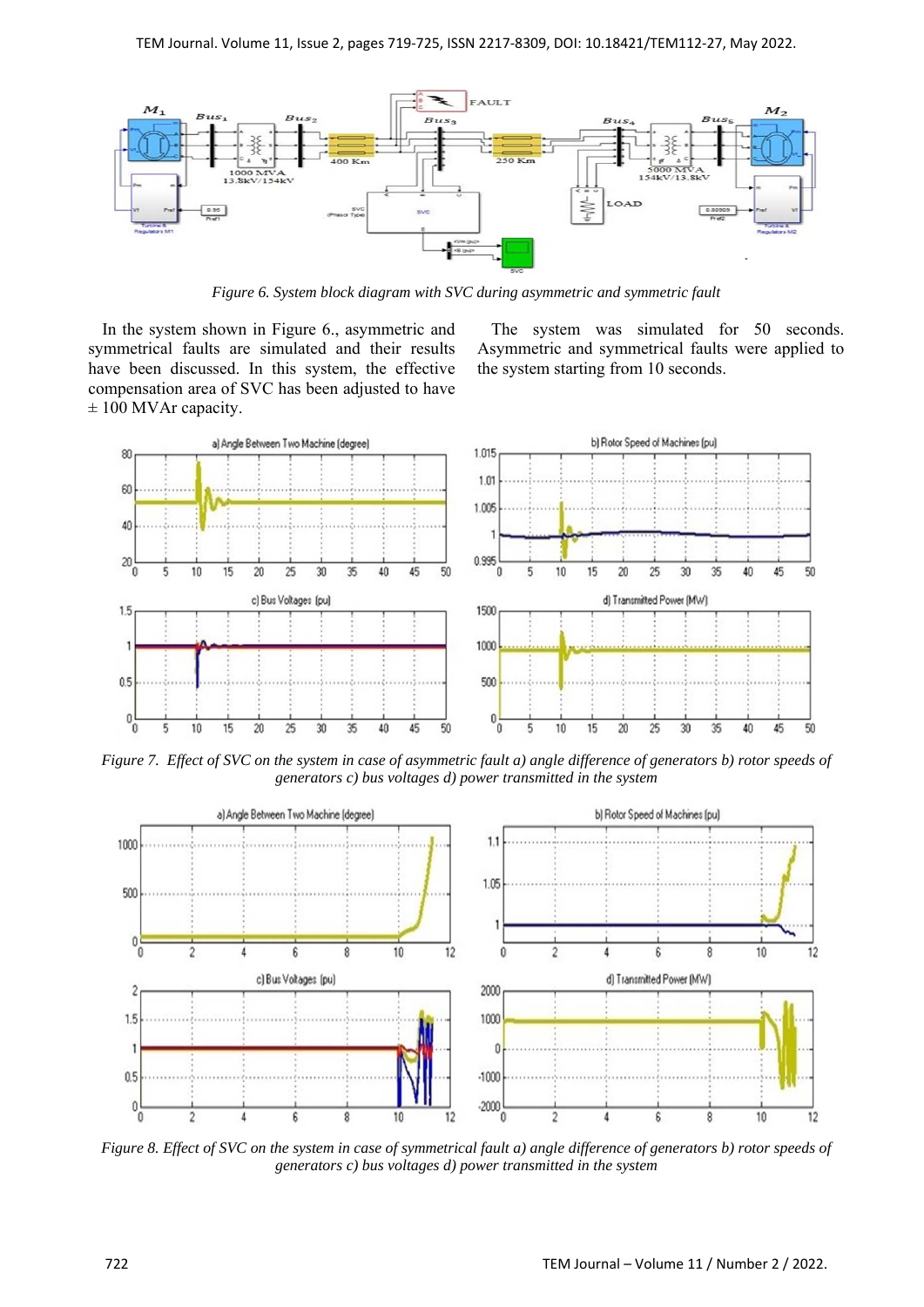When the system made with SVC is examined, as seen in Figure 7c, in the case of asymmetric fault, even though bus voltages and transmitted power collapses, synchronization was not disturbed and power transmission continued. However, when Figure 8. is examined, it was seen that the synchronization between the generators disappeared and the rotor speeds increased by 10% within 1 second after the occurrence of the error and exceeded the nominal values as seen at the bus voltages in Figure 8c. It is seen that the voltage oscillates excessively in the  $B_1$  and  $B_2$  bus close to the point where the fault occurs.

There was an oscillation varying between 0-1 pu at bus  $B_1$ , and an oscillation varying between 0.8-1.6 pu at bus  $B_2$ . As a result of these values, it is understood that synchronization is lost in the system. As a result, it has been observed that static VAr compensators consisting of TCR and TSC structures help maintain the stability of the system in asymmetrical fault situations. However, it has been found that the system with the SVC is insufficient in symmetrical fault situations.



*Figure 9. STATCOM system block diagram in case of asymmetrical and symmetrical fault [23]* 

The parametric values of STATCOM used in the two-machine system which are shown in Figure 9. are given in Table 1. The system was run for 50 seconds and the results were examined.



*Figure 10. Effect of STATCOM on the system in case of asymmetric error a) angle difference of generators b) rotor speeds of generators c) bus voltages d) power transmitted in the system*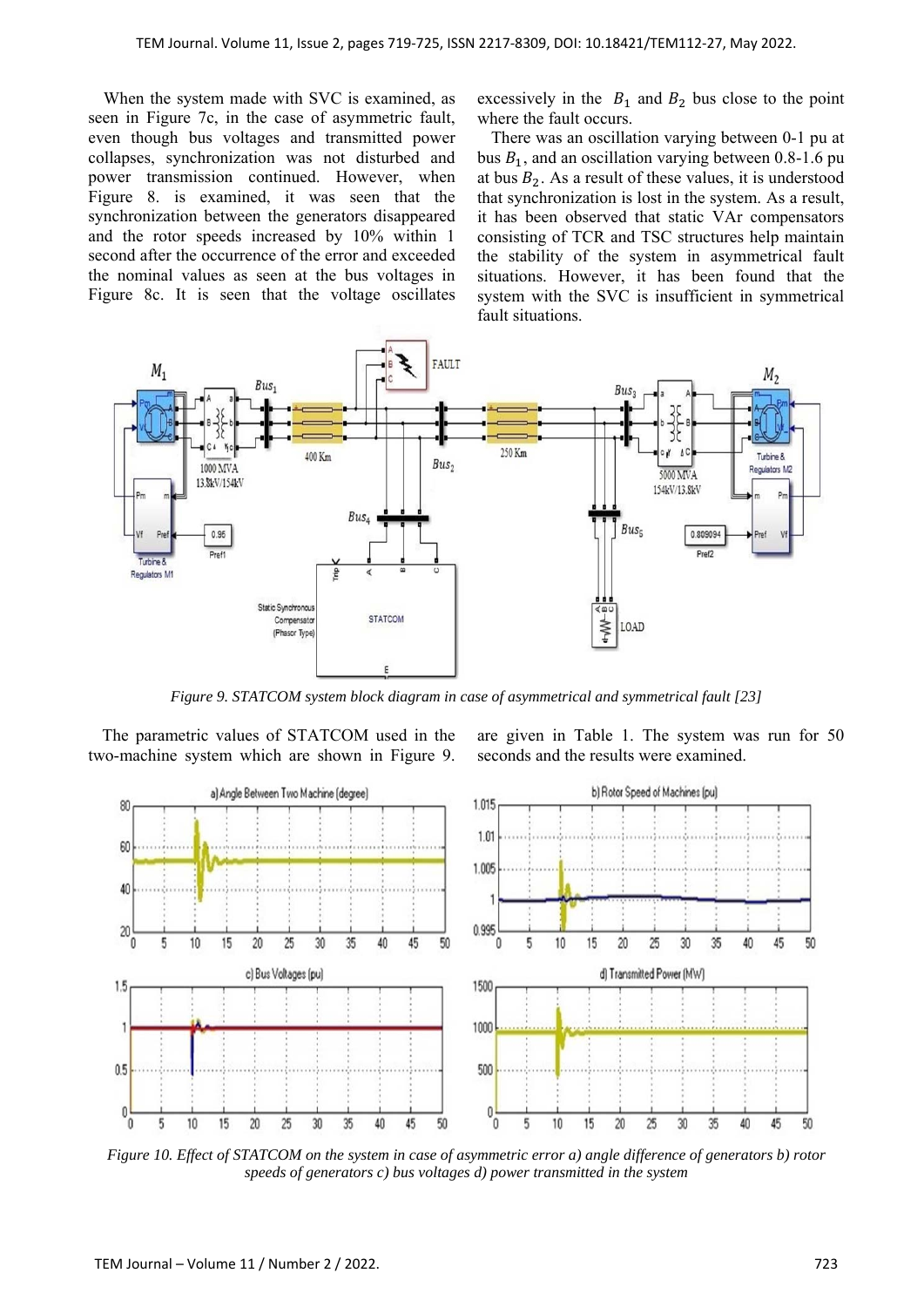*Table 1. Statcom parameters* 

|         |        |             | Converter Capacity   Dc Voltage   Capacitor   Converter Impedance |
|---------|--------|-------------|-------------------------------------------------------------------|
| 100 MVA | 35 K V | $350 \mu f$ | $0.0073 - 0.22h$                                                  |

When Figure 10. a, b, c graphs are examined, in case of asymmetric error, although the difference between rotor angles oscillates, it is fixed at nominal value of 54<sup>°</sup> approximately 5 seconds after the error and rotor speeds of the generator are at the nominal value of 1 pu, 5 seconds after the error. Although the

voltage in  $B_1$  bus dropped to 0.8 pu, it was observed that bus voltages recovered 3 seconds after the error and reached 1 pu approximately. Along with these results, it can be said that STATCOM has a positive effect on stability in case of an asymmetrical error.



*Figure 11. Effect of STATCOM on the system in case of symmetrical fault a) angle difference of generators b) rotor speeds of generators c) bus voltages d) power transmitted in the system* 

When the graphs of Figure 11. a, b, c, d are examined, it is seen that the system continues to work steadily in case of symmetrical error even though oscillations are observed at the time of the error. According to the results obtained from simulation studies, STATCOM superior to SVC, and it can perform the necessary compensation in order to remain stable in both asymmetrical and symmetrical fault situations [22].

# **6. Conclusion**

In this study, the effect of SVC and STATCOM, one of the shunt FACTS devices, on power flow and stability has been studied. Matlab / Simulink Simscape ToolBox was used in simulation studies. Asymmetric and symmetrical faults were applied to the system as a disturbing effect from the outside and system behavior was observed. In case of unbalanced (asymmetrical) error, both FACTS devices were found to have a positive effect on the stability of the system. In addition, in the case of asymmetric error,

it was observed that bus voltages oscillate between 0.7 and 1.1 pu values in studies conducted with SVC system. Similarly, in studies with STATCOM, bus voltages were released between 0.8 and 1.05. According to these values, it can be said that STATCOM performs better than SVC. In the case of symmetrical error, it was seen that SVC system could not maintain stability and machine synchronizations were broken. Although the bus voltages oscillate between 0 and 1.2 pu in the STATCOM system, it was observed that the system recovered and stabilized. As a result of these comparisons, it can be said that STATCOM is a better compensator. While evaluating how to compensate the system in energy transmission studies in two-machine systems, it has been observed that it is imperative to take into account the effects on the system in case of balanced and unbalanced errors.

 In this paper, it was emphasized that the systems to be used while making the selection of the most economical and optimal FACTS device should be taken into account in the overall system stability.